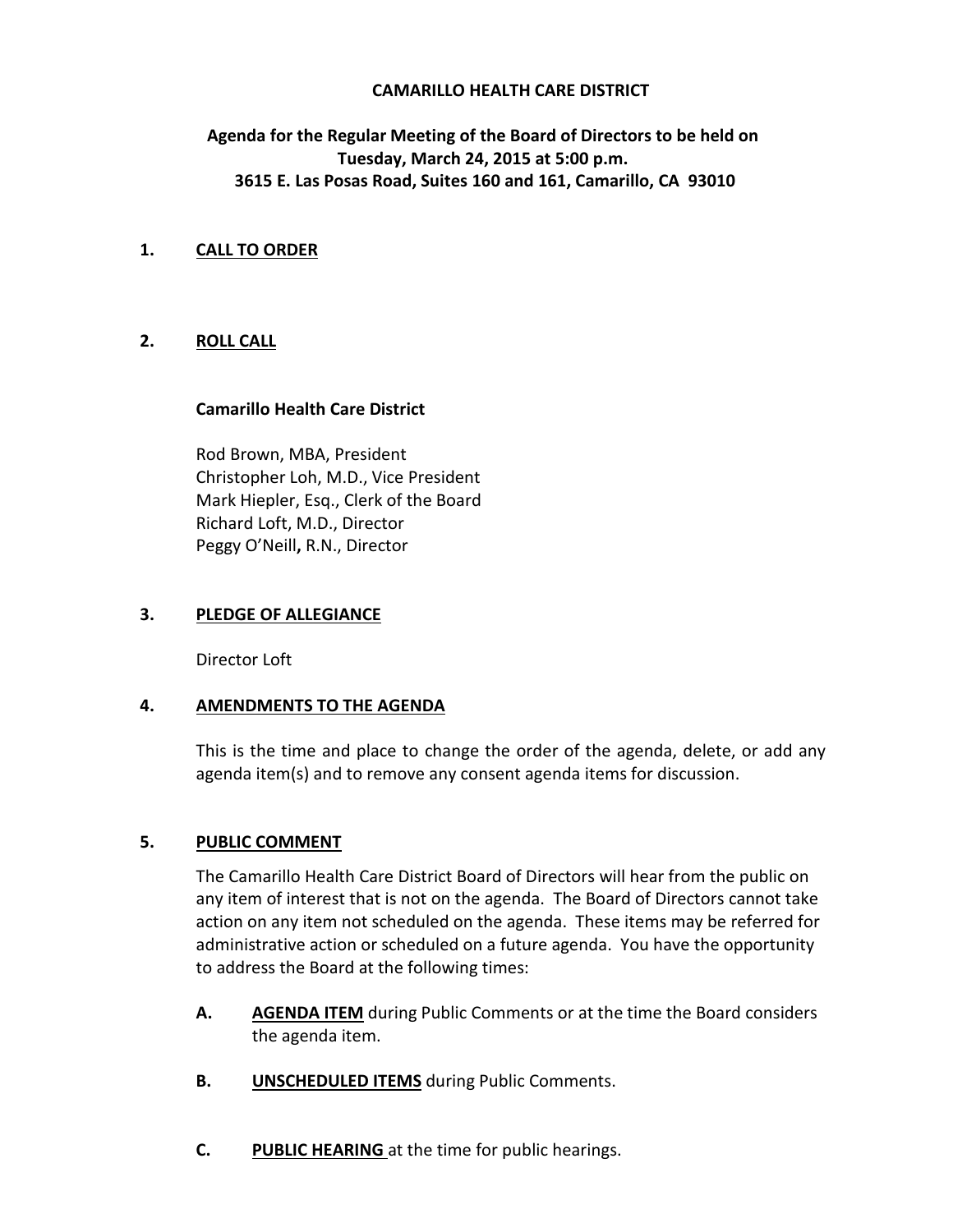#### **CAMARILLO HEALTH CARE DISTRICT**

### *Agenda for the Regular Meeting of the Board of Directors on March 24, 2015*

**6. MANAGEMENT REPORTS** Includes financial reports, updates and committee reports. **(Please see Section 6)**

#### **CHIEF EXECUTIVE OFFICER REPORT**

- **CHIEF OPERATIONS OFFICER**
- **CHIEF RESOURCE OFFICER REPORT**
- **FINANCIAL REPORT**

#### **7. BOARD PRESIDENT'S REPORT**

#### **8. BOARD MEMBERS' INTERESTS AND CONCERNS**

#### **9. APPROVAL OF MINUTES**

- **A.** It is the recommendation of the District Administration that the Board of Directors approve the minutes of the Regular Meeting of February 24, 2015. **(Please see Section 9A)**
- **B.** It is the recommendation of the District Administration that the Board of Directors approve the minutes of the Special Meeting of March 10, 2015.  **(Please see Section 9B)**

**MOTION\_\_\_\_\_\_\_\_\_\_SECOND\_\_\_\_\_\_\_\_\_\_ABSTAIN\_\_\_\_\_\_\_\_\_\_PASS\_\_\_\_\_\_\_\_\_\_\_ Brown\_\_\_\_\_\_\_\_ Loh\_\_\_\_\_\_\_\_ Hiepler\_\_\_\_\_\_\_\_ Loft\_\_\_\_\_\_\_\_ O'Neill\_\_\_\_\_\_\_\_**

#### **10. CONSENT CALENDAR**

- **A.** Donations: February 2015  **(Please see Section 10-A)**
- **B.** Approval of the Minutes of the Finance Committee Meeting held on February 24, 2015. **(Please see Section 10-B)**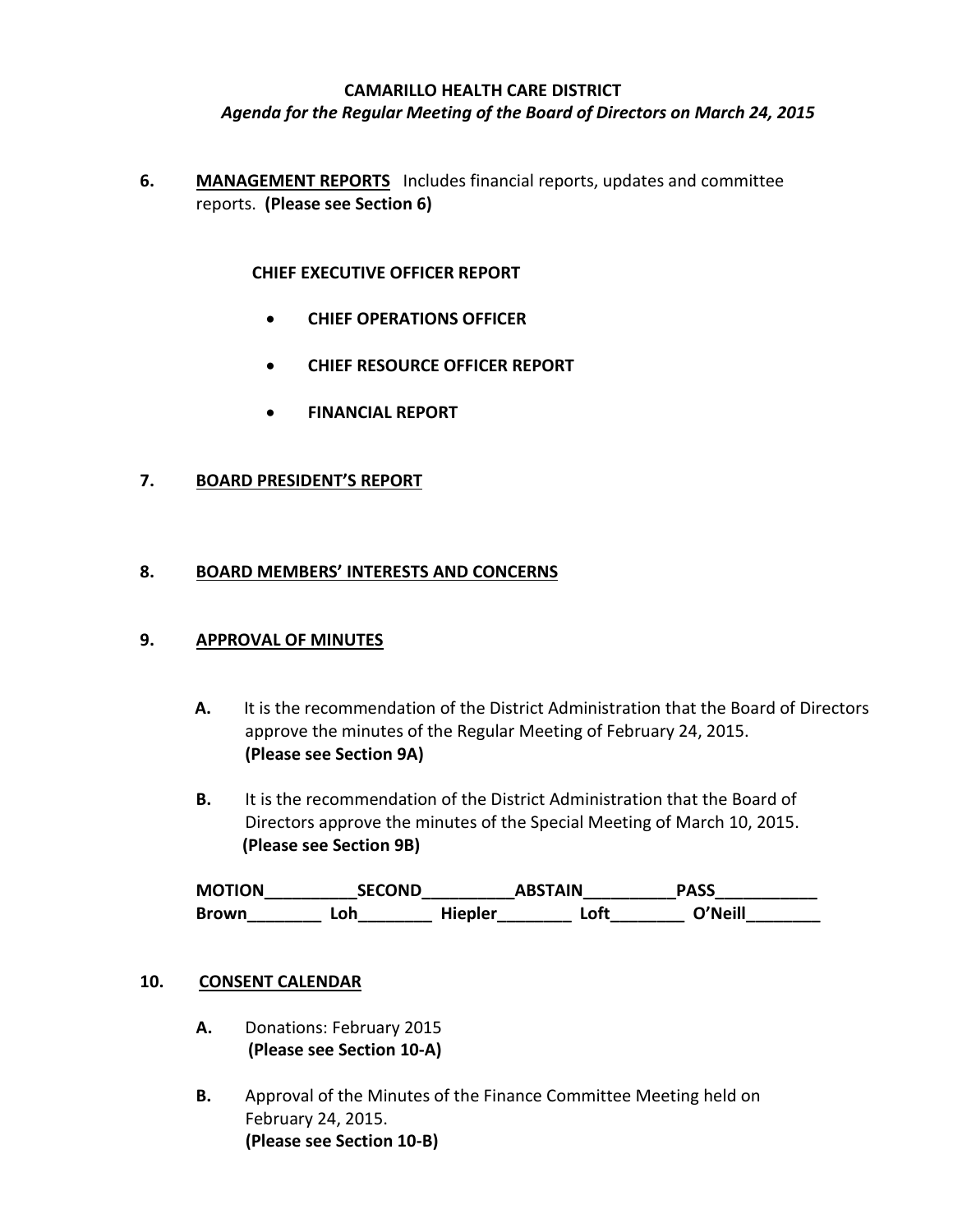## **CAMARILLO HEALTH CARE DISTRICT** *Agenda for the Regular Meeting of the Board of Directors on March 24, 2015*

**C.** Approval of the Resolution No. 15-05, Changing the April 28, 2015 meeting date to April 21, 2015.  **(Please see Section 10-C)**

**MOTION\_\_\_\_\_\_\_\_\_\_SECOND\_\_\_\_\_\_\_\_\_\_ABSTAIN\_\_\_\_\_\_\_\_\_\_PASS\_\_\_\_\_\_\_\_\_\_\_ Brown\_\_\_\_\_\_\_\_ Loh\_\_\_\_\_\_\_\_ Hiepler\_\_\_\_\_\_\_\_ Loft\_\_\_\_\_\_\_\_ O'Neill\_\_\_\_\_\_\_\_**

## **11. CLOSED SESSION**

## **The Board will adjourn to Closed Session.**

Pursuant to Government Code 54956.9(d)(4) - Based on existing facts and circumstances, the legislative body of the local agency has decided to initiate or is deciding whether to initiate litigation.

## **12. RECONVENE FROM CLOSED SESSION**

Announcement of Closed Session

## **13. ACTION ITEM**

It is the recommendation of the Ad Hoc Committee, that the Board of Directors review, discuss, and possibly approve the employment contract, for the Chief Executive Officer.

| <b>MOTION</b>         | <b>SECOND</b> | <b>ABSTAIN</b> | <b>PASS</b> |
|-----------------------|---------------|----------------|-------------|
| <b>Roll Call Vote</b> |               |                |             |
| Rod Brown             |               |                |             |
| Christopher Loh       |               |                |             |
| Mark Hiepler          |               |                |             |
| <b>Richard Loft</b>   |               |                |             |
| Peggy O'Neill         |               |                |             |